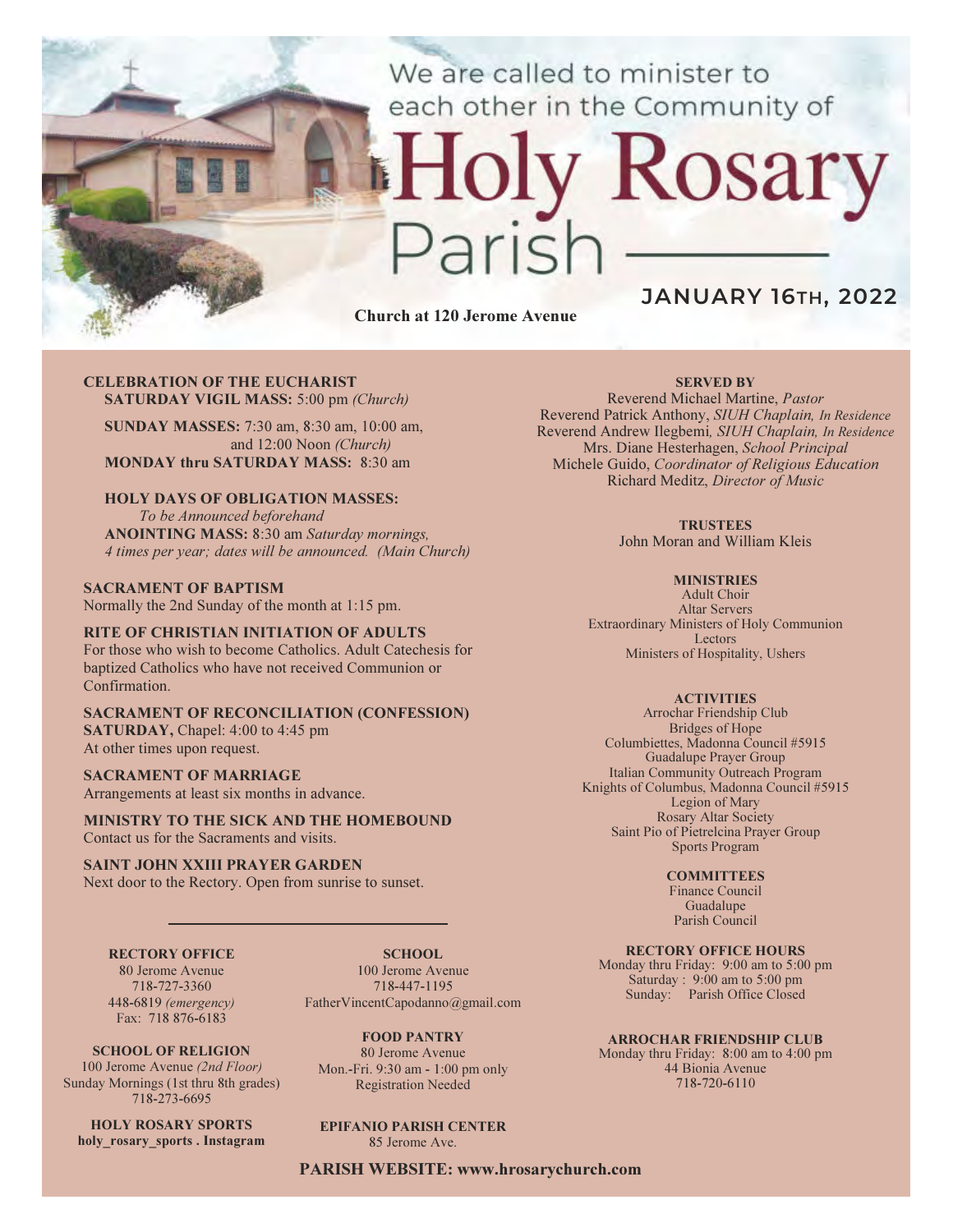

SUNDAY, January 16, 2022 No CCD Classes today Martin Luther King, Jr., Holiday Weekend Any question regarding the CCD Program, please leave a message for Ms Guido at 718-273-6695 1:15 pm - Baptisms, Church

MONDAY, January 17, 2022 Rectory Office Closed. No Parish Activities. For Martin Luther King, Jr. Holiday

TUESDAY, January 18, 2022

WEDNESDAY, January 19, 2022

THURSDAY, January 20, 2022

FRIDAY, January 21, 2022

SATURDAY, January 22, 2022 4:00 - 4:45 pm - Confessions, Daily Mass Chapel

SUNDAY, January 23, 2022 CCD Classes today. Children attend the 8:30 am Mass Followed by their class. Any question regarding the CCD Program, please leave a message for Ms Guido at 718-273-6695



We thank you for your generosity to our Food Pantry but until further notice we do not need any more food donations. We appreciate for your support.



Thank You From Father Michael

I would like to thank so many people for making this Christmas very special. Without their help, our church would not have looked so

beautiful making our worship even more meaningful.

 Gerardi's Gardening and Landscaping for providing the beautiful trees that were in front of the church. A big thank you as well to those parishioners who memorialized the trees.

 Colonial Funeral Home for donating the large wreaths that hung on the outside of the church.

 Martin Hughes Funeral Home for donating a wreath on the inside wall of the church.

 You the parishioners, for donating the wreaths surrounding the back walls of the church and for memorializing them.

 Those who assisted in the decorating of the church: Chris and Maria Monaco, Joseph and Roseanne Mc Allister, Bill and Margaret Kleis, Anthony and Jane Petruso, Joe and Linda Cammarata, Rosa Migliorini, Alan Nonamacher, Aurora Russo, Celeste and Teresa De Ross and Rebecca Conklin.

 Those who assisted with chances and fundraising: Maria Monaco, Roseanne Mc Allister, Rebecca Conklin, Iris Prococcio, Joan Taylor, Margaret Kleis and Marie Rivelino.

 Those who set up the trees and electric: FOOD PANTRY **FOOD PANTRY** Tom Banks and Lenny Gregory.

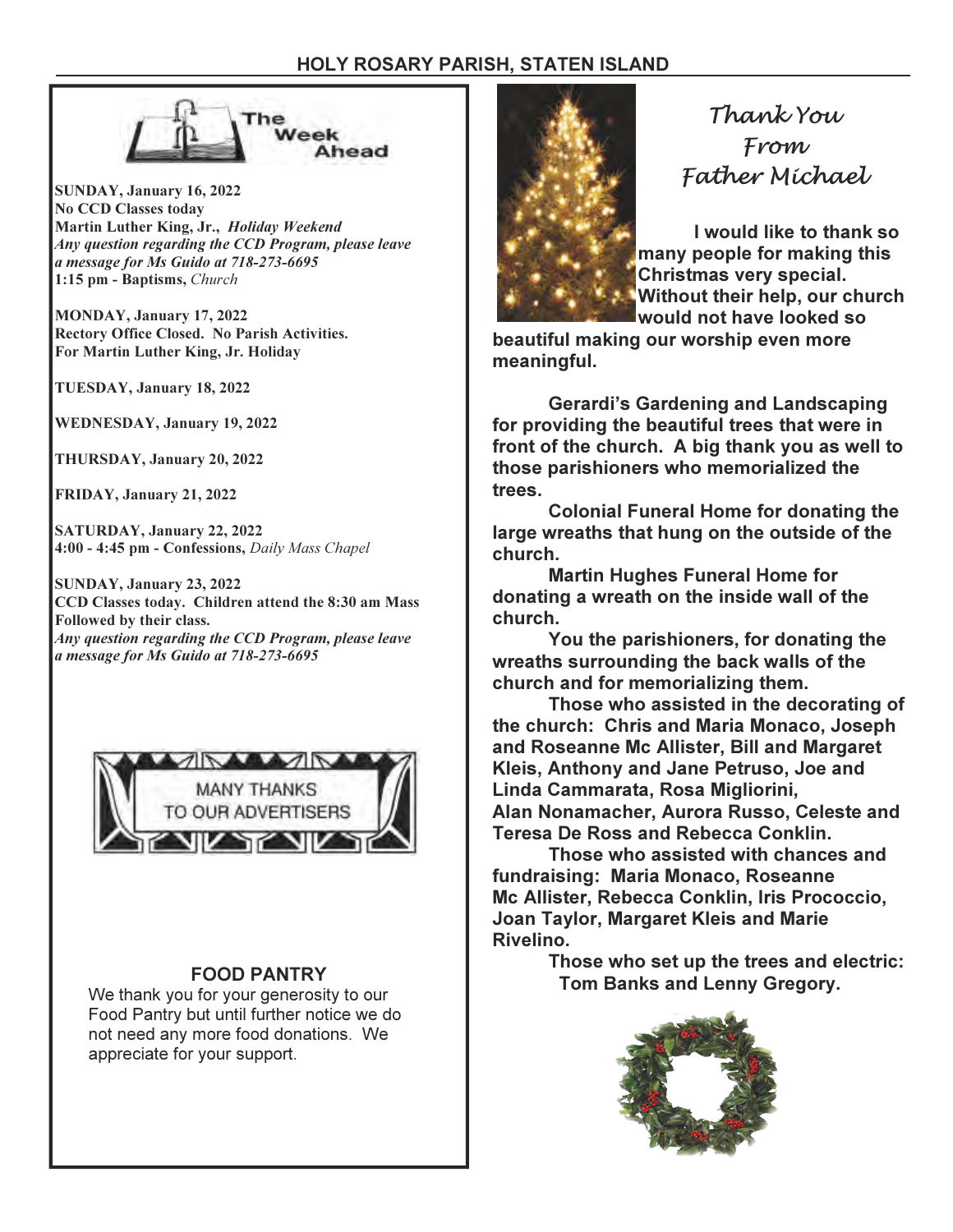# SPONSOR CERTIFICATES

Sponsor Certificates are often required before one can serve as a Godparent for the Sacrament of Baptism or as a Sponsor for the Sacrament Confirmation. In order to receive a Sponsor Certificate from Holy Rosary, one needs to be a Registered Parishioner of the Parish, have received the Sacraments of Baptism, Confirmation and Eucharist, must be over 14 years of age and if married, must be in a valid Church marriage (have been married in the presence of a priest/deacon and two witnesses).

Sponsor Certificates may be obtained only AFTER any of the Sunday Masses.

The PERSON REQUIRING THE CERTIFICATE MUST see the Priest AFTER ATTENDING THE MASS and request one.

# MEMORIAL MASSES

 Due to the shortage of priests at Holy Rosary, we are unable to accept separate, private memorial masses on the anniversary of death any longer.

 Please reserve a Mass, shared or otherwise, for your deceased loved one upon the opening of the Mass Book each year.

# **BAPTISM**

Baptisms will be celebrated on the SECOND SUNDAY of the month at 1:15 pm. Baptismal Classes will be held on the FOURTH SUNDAY of the month at 1:15 pm.

The required Baptismal Class for the parents/Godparents may be taken at another local parish with the permission of the pastor of that parish. A letter attesting that the class has been attended must be brought back to Holy Rosary along with any required sponsor certificates for the Godparents.

 Private Baptisms cannot be accommodated due to the shortage of priests in the Parish. An exception will be made if the family brings their own priest or deacon to perform the ceremony.

 Please call the Rectory to make arrangements for the Baptism and to fill out the necessary paperwork.

# DON'T FORGET TO GET YOUR SUPER 50/50 RAFFLE FOR THE MONTH OF JANUARY! The Winner will be Drawn the Last Day of the Month & the winning amount will be printed in the Bulletin A Reminder that the Donation is \$5.00

 You will find a yellow envelope for this Raffle in the packet mailed home to you. If you want to enter more than once, additional envelopes are available in the Hospitality Room. Drop the envelope in the Collection Basket or Bring to the Rectory. You may fill out as many envelopes as you like. Send in your envelopes now for January and let's start to build up the jackpot! The December winner won \$210.

# If you would like to sign up for online giving please visit https://hrosarychurchgiving.com/

Please contact the Parish Office for more information Lord, we seek to give You glory in every aspect of our lives. As we embark upon our Offertory Program, Beyond Sunday Morning, we ask that You bless our financial sacrifices to the Parish and use these gifts to Your glory.

# HOLY ROSARY SPORTS

Holy Rosary Sports has a new Instagram account where you can reach us for Registration and other information. Please check us out below! holy\_rosary\_sports

# AND IN ALL THINGS GIVE THANKS

| January 9, 2022 Adult Collection                     | \$7,272.00 |
|------------------------------------------------------|------------|
| January 9, 2022 Children's Collection                | \$213.00   |
| January 10, 2021 Adult Collection                    | \$4,508.00 |
| January 10, 2021 Children's Collection               | \$55.00    |
| Our Weekly Parish Operating Expenses are \$18,298.00 |            |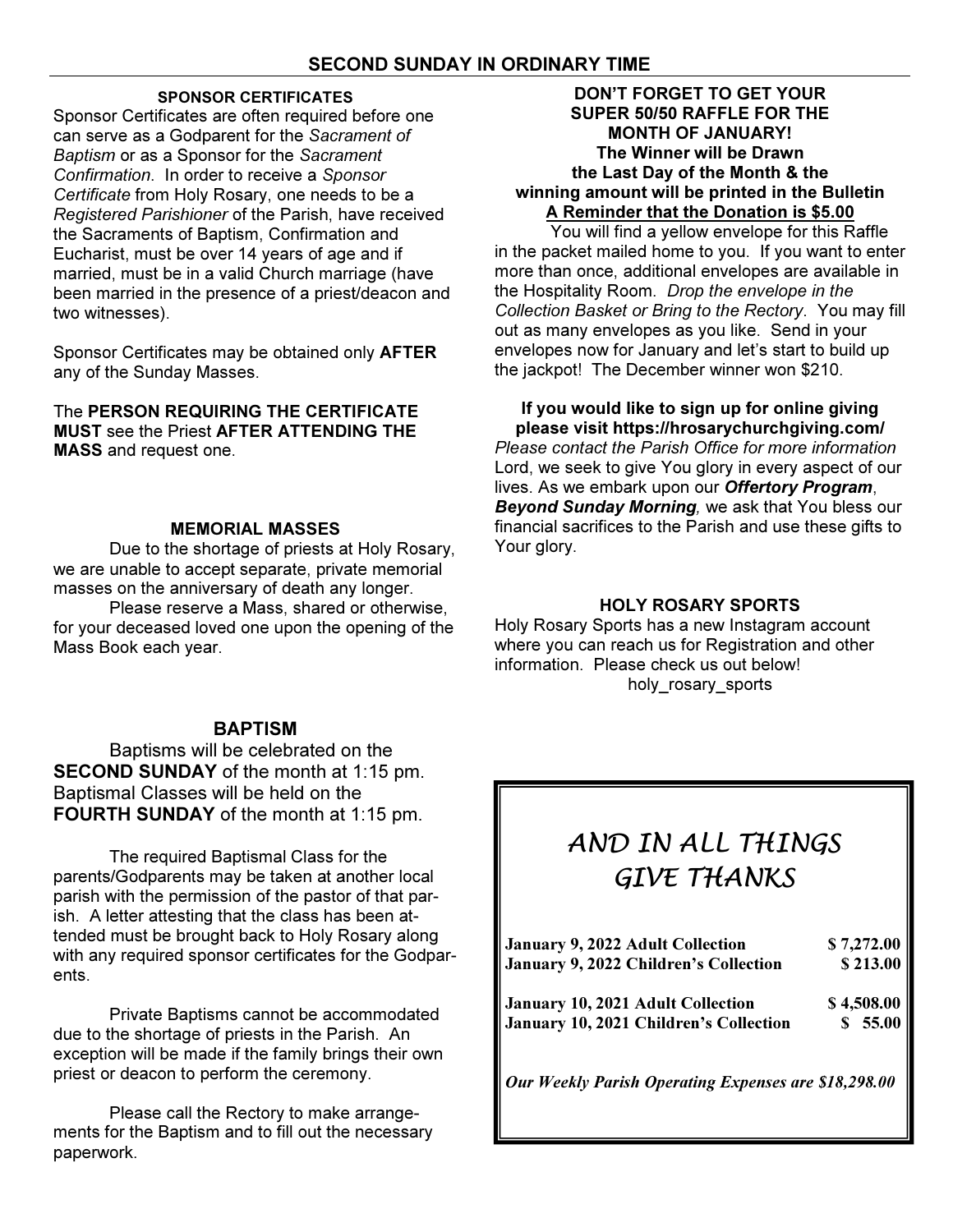

- SATURDAY January 15 Vigil, Second Sunday Ordinary Time 5:00 pm Helen & John Piszko +
- SUNDAY January 16 Second Sunday Ordinary Time<br>
7:30 am Victoria Henris + Victoria Henris + 8:30 am Raymond Van Pelt + 10:00 am Rose & Philip Alfano + 12 Noon Danny Pellicano +
- **MONDAY** January 17 St. Anthony, Abbot 8:30 am Debski & Tgras Family + Debski & Tgras Family +

TUESDAY January 18 - 8:30 am Serafina & Anthony Vocatura +

WEDNESDAY January 19 -<br>8:30 am Charles J. Fol Charles J. Folino  $+$ 

- THURSDAY January 20 St. Fabian 8:30 am Msgr. William T. Murphy +
- FRIDAY January 21 St. Agnes 8:30 am People of Holy Rosary

SATURDAY January 22 - 8:30 am Teresita V. Buno +

SATURDAY January 22 - Vigil, Third Sunday Ordinary Time 5:00 pm Paul & Rose Chiarella +

SUNDAY January 23 - Third Sunday Ordinary Time 7:30 am Sameera Lofty (Living) 8:30 am Daniel Zwiren + 10:00 am Fran Lo Casto + 12 Noon Ekso Youssef +



This week's Altar Bread and Wine is donated in loving memory of Lorraine Molinelli, Happy Birthday in Heaven with love Joseph Molinelli and family.



The Sanctuary Lamps this week are donated by Vera Alfano in memory of Lucille Gargiulo.

# OUR SICK PRAYER LIST Please Read Carefully

If you wish to have the name of someone who is sick listed in the bulletin, please have a family member call the Rectory. A new Prayer List has been started by family members who have called the Rectory. Thank you for your cooperation.

Father Michael

Please Pray For Deborah Hannon, Lucia Graf, Maryann Graf, Sally Andersen, Carla Olmez, John Ferraro, Jr., Dawn Pournaras, Muriel Richards, Barbara Daniszewski, Jerry & Pattie Batalitzky, Helen Steward, Phyllis Maloney, George & Jennie Zocchi,



Rena Ianiello, Loretta Pecoraro, Peter Li Puma, Pasquale "Pat" Capasso, Rosemary Sammarco, Carol Lupo Duran, Mary Di Carlo, Kenneth Fulcher, Vincent Villani, Janet Beraud, Gloria & Danny Coletti, Grace Becker, Hugo Naccarato, Elaine Loughlin, Christopher Cruz, Maria Kieran, Jo Marie Uriarte, John Moran, Sr., James Thomas, Leona Carnesi, Dr. Joan Short, Patricia Mayes, Regina Guidice, Francesca Canepa, Nicola Canepa, Joan Cropley, Zabida Khan, Lorraine Kichinski, Frances Franco, James White, Sara Sugru, Camille Farrugio Lombardo & Jennie De Rosa



Readings for January 23rd Nehemiah 8:2-4a, 5-6, 8-10 1 Corinthians 12:12-30 Luke 1:1-4, 4:14-21

In Loving Memory

Recently buried from our Parish were Donna Forgen & Carmine Vitale

Rite of Christian Initiation of Adult

RCIA is a program for those individuals who wish to convert to the Catholic faith or for baptized Catholics who have not received Holy Eucharist and/or Confirmation. If anyone is interested in volunteering their time to assist with this program or for any other information, please call Frank Carpenito at 917-612-8479.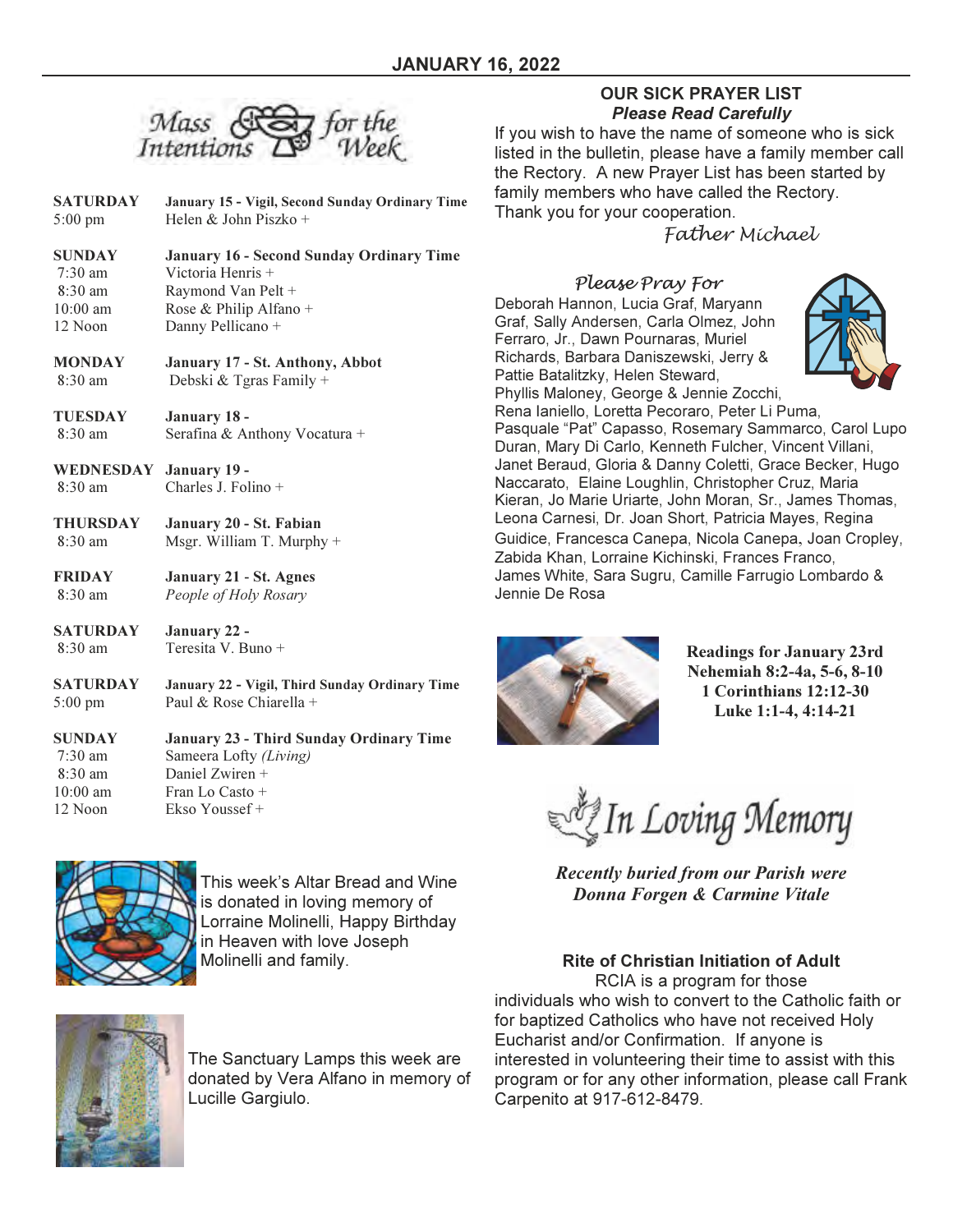The plants beautifying our Altar during the Christmas season were in honor of the following family members both living and deceased

Rodrigo Abagat Peter & Florence Affrunti Eileen, Edward & Virginia Allen Sebastian "Benny" Altamore & Suzanne Altamore Family of Mr. & Mrs. Ike Amparo Carmela, Magnus & Ronald Amundsen, Antoinette & Anthony Capriotti, Father Richard Guastella & family, Father Dave, Sister Linda & Ronald Andersen Jr. & Sr. Deceased Members of the Armanante & Kehoe Families Departed Members of the Asuncion & Salapontas Lucille Bain Peter & Jeanne Barlow & Joseph & Justine Mangino Michael Barone Feni Bartolini & Paul Bartolini Carmen Benitez & Nereida Ayala Joseph Bianco, Sr. Joseph L. Bianco Sr. Zofia & Adam Boskowski, Miroslawa Gruner, Danuta & Kazimiera Kochanska & Antonina Jaworska Lenny Buono, Rose Buono, Louise Bouno & Leonarado Buono Family of Mrs. Ida Caligara Anthony H. Cama & Justine Cama, Thomas J. Kichinski & Kathleen Kichinski Vincent G. Cama Frank G. Carpenito Josie Castro Katherine Casalaspro, Geraldo Casalaspro & Vincenza & Bernadine Cuoco Dora & Maria Cuellar

Edward Carney, Dolores Bossert & John Bossert Paul & Rose Chiarella, Neil Matthew Dollard & Diane Carlsen Cianchetta Family Jacqueline Ciccarelli David Colangelo Connolly & Joergens Family Family of Santina Consolina Carol Del Priore Marie & Ernest De Sabato Family of Frank De Maria Donna De Stefano Family of Grace Di Benedetto Aida & Jerry Di Lella Ralph Di Maggio & Joe & Jenny Cavalluzzi Mario Di Martino & Teri Di Martino-Lubrano Mamie & Frank Errichiello, Joseph Errichiello & Jean Costa Family Peter & Sadie Gennaro Pauline & Anthony Ferrara Anna & Ronald Flelming, Werner Rees, Janko Morovik & Alfred & Inge Distler Folino & Mobilia Families Edipolo Furia Charles A. Gibson Family of Enia Giuseppe John & Josephine Glenn, Joanne Glenn, Angel Ortiz & Kathryn Peduto Marta Gomez Gloria Henry & Marjorie Quinn Frank Illuzzi, Betty Orbon & Steve Orbon Family of Felix Imperial Mr. & Mrs. John Imbemla & Alphonse Calcagno Family of J. Inserra Family of Piotr Januszewski Joergens Hewitt Family Mary & Stanley Kunka